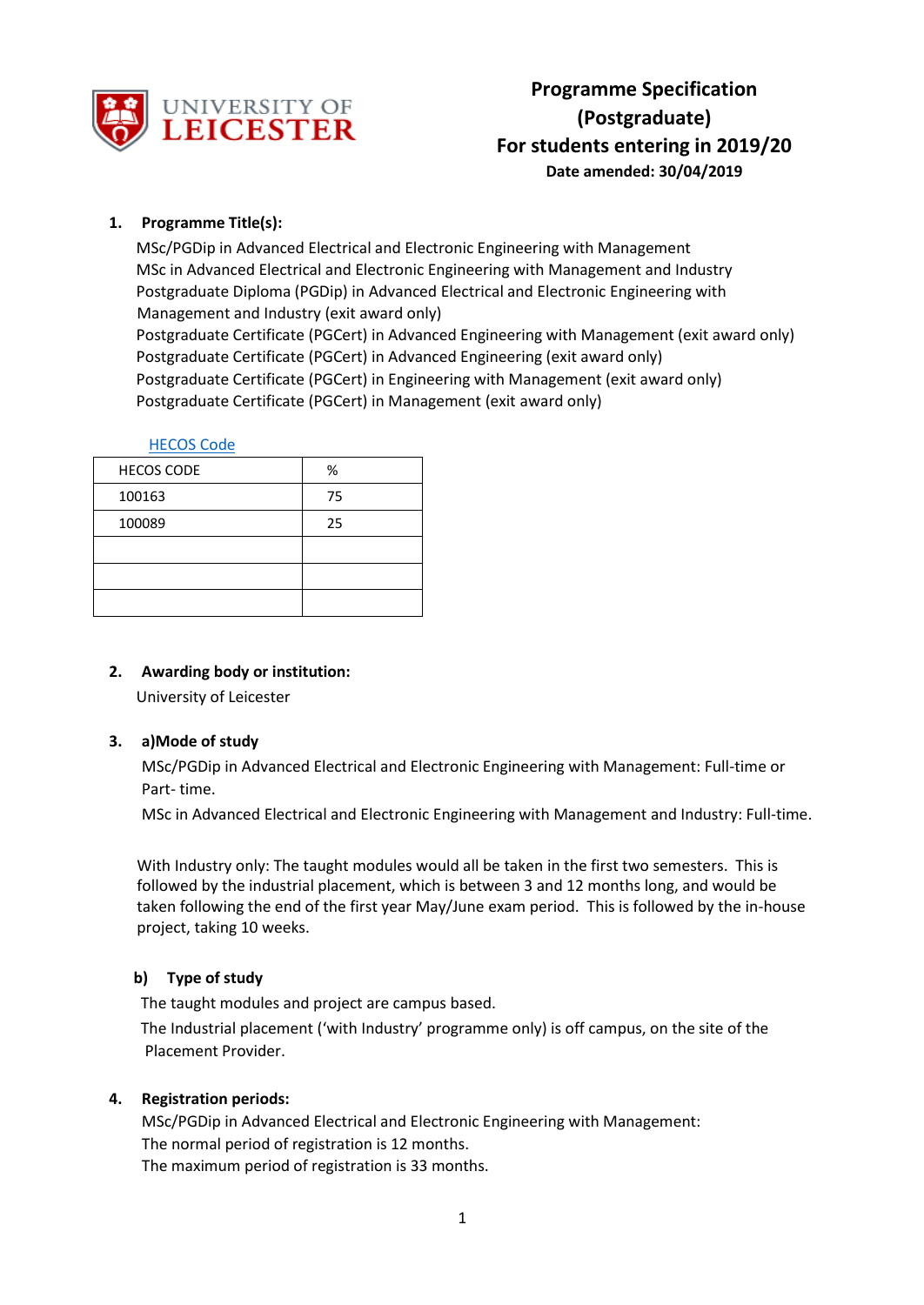MSc in Advanced Electrical and Electronic Engineering with Management and Industry: The normal period of registration is 24 months. The maximum period of registration is 24 months.

#### **5. Typical entry requirements:**

### **Academic**:

Candidates should normally have at least a good second class honours degree in a relevant subject from a British university; or a qualification recognized by the University as equivalent.

#### **English language**

Candidates whose first language is not English will be required to provide evidence of appropriate language skills. A score of 6.5 in IELTS or an equivalent is required, but if candidates have been instructed in their u/g courses in English in certain countries for a period of at least two years, this may be deemed adequate. Courses at the University's English Teaching Unit are offered to candidates who fail this requirement. The course must be completed before the MSc can begin.

# **6. Accreditation of Prior Learning:**

None

# **7. Programme aims:**

This is an advanced career entry programme focused on industrial careers in the engineering sector. The technical focus of this programme is study of a coherent selection of electrical and electronic engineering subjects to advanced level. Module combinations include communications and signal processing through control engineering to electrical machines and drives. The course is ideal for the engineer who wishes to specialise in electrical disciplines in combination with a rigorous introduction to those management theories, models, frameworks and techniques that are likely to be important to a professional Engineer. The combination of advanced technical Engineering skills and knowledge of Management theory and practice equips students with the knowledge and skills required to secure leadership roles in global engineering industries. At the end of the programme students should:

- Demonstrate specific knowledge of advanced topics in engineering, specifically electrical and electronic technologies, and to be able to apply this knowledge in the design and simulation of real-world systems;
- Demonstrate clear communication skills and be competent users of IT communication techniques (e.g. oral presentation and report writing);
- Work effectively as part of both multi- and single-disciplinary teams;
- Have knowledge of core management subjects, be able to explain them, critique them, select, apply them to engineering management situations;
- Pursue research (MSc graduates only);

For the 'with industry' variant only, these additional programme aims apply:

- **•** Prepare students for career and training opportunities which relates to their degree  $-$  in both the private and public sectors, and voluntary organisations.
- Construct effective applications for placement opportunities
- Provide students the opportunity to recognise suitable plans for transitioning into the workplace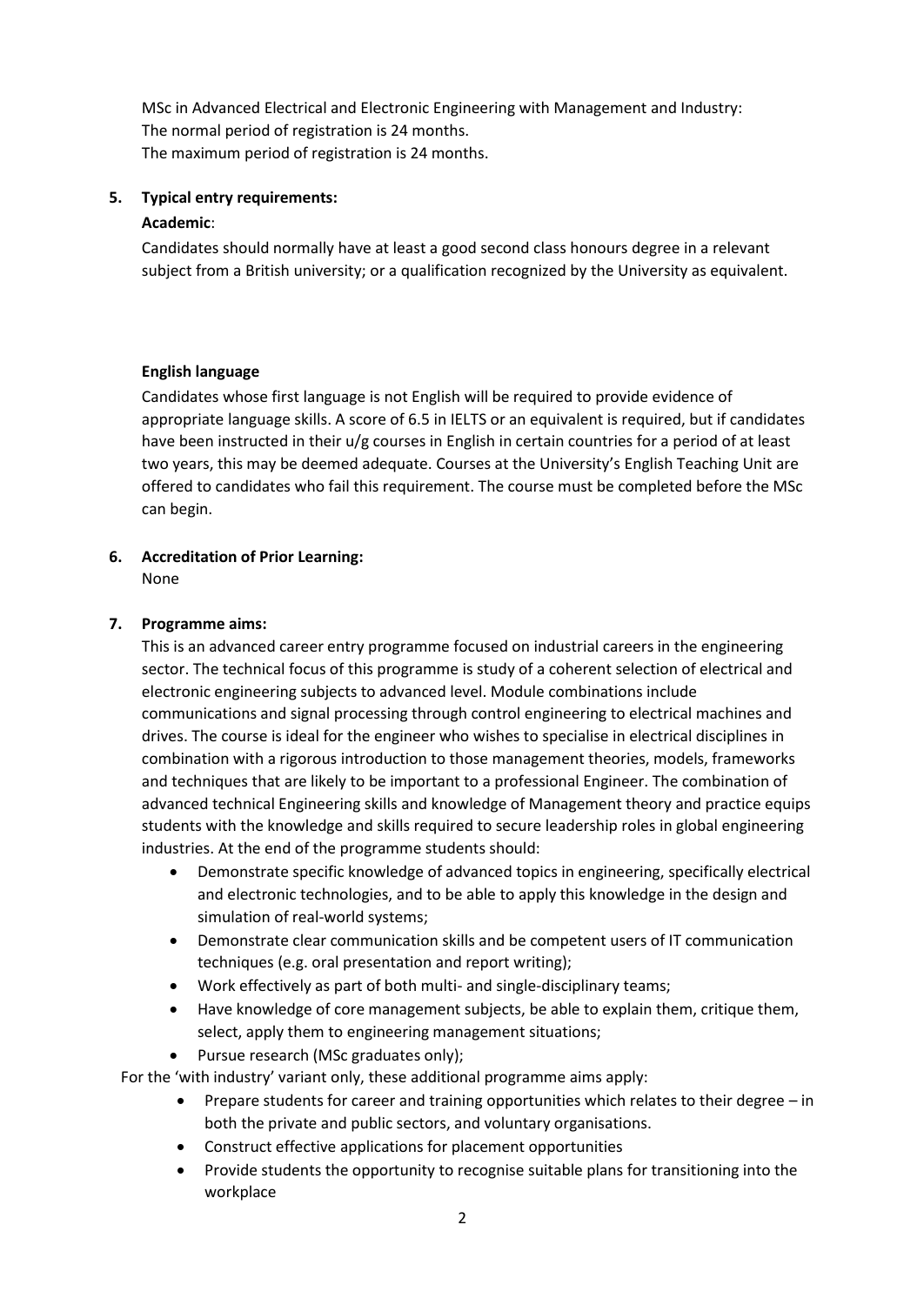#### **8. Reference points used to inform the programme specification:**

- QAA Benchmarking Statement
- Framework for Higher Education Qualifications (FHEQ)
- UK Quality Code for Higher Education
- Engineering Accreditation Board (EAB) Masters Degree other than Integrated Masters, and EngD Learning Outcomes (AHEP 3rd Edition)
- UK-SPEC (UK Standard for Professional Engineering Competence)
- Engineering Council Compensation and Condonement requirements November 2018.
- University Learnin[g Strategy](https://www2.le.ac.uk/offices/sas2/quality/learnteach)
- [University Assessment Strategy](https://www2.le.ac.uk/offices/sas2/quality/learnteach)
- University of Leicester Periodic Developmental Review Report
- External Examiners' reports (annual)
- United Nations Education for Sustainable Development Goals
- Student Destinations Data

#### **9. Programme Outcomes:**

| <b>Intended Learning</b>                                                                                                                                                                                                                                                                                                                                                                                                                                                                                                               | <b>Teaching and Learning</b>                                                                                                                                                                                                                                                   | <b>How Demonstrated?</b>                                                                                                                                                                                                                                                                             |  |  |  |  |
|----------------------------------------------------------------------------------------------------------------------------------------------------------------------------------------------------------------------------------------------------------------------------------------------------------------------------------------------------------------------------------------------------------------------------------------------------------------------------------------------------------------------------------------|--------------------------------------------------------------------------------------------------------------------------------------------------------------------------------------------------------------------------------------------------------------------------------|------------------------------------------------------------------------------------------------------------------------------------------------------------------------------------------------------------------------------------------------------------------------------------------------------|--|--|--|--|
| <b>Outcomes</b>                                                                                                                                                                                                                                                                                                                                                                                                                                                                                                                        | <b>Methods</b>                                                                                                                                                                                                                                                                 |                                                                                                                                                                                                                                                                                                      |  |  |  |  |
| (a) Subject and Professional skills                                                                                                                                                                                                                                                                                                                                                                                                                                                                                                    |                                                                                                                                                                                                                                                                                |                                                                                                                                                                                                                                                                                                      |  |  |  |  |
|                                                                                                                                                                                                                                                                                                                                                                                                                                                                                                                                        | <b>Knowledge</b>                                                                                                                                                                                                                                                               |                                                                                                                                                                                                                                                                                                      |  |  |  |  |
| Core knowledge of Electrical<br>and Electronic Engineering, and<br>closely related subjects such as<br>Communications,<br>Signal Processing and Control.<br>A core knowledge of<br>management subjects including<br>the business environment,<br>accountability, representation<br>and control. Knowledge of the<br>quantitative and qualitative<br>methods used in management<br>research and what constitutes a<br>methodology. Students should<br>be able to synthesise and apply<br>knowledge to engineering<br>management issues. | Lectures, Specified reading,<br>Laboratory classes, Design<br>exercises, Tutorials, Group<br>discussion, directed reading and<br>exercises, private study,<br>assignment feedback: formative<br>and summative.<br>Dissertation research process,<br>research methods training. | Module examinations,<br>Laboratory, design exercise and<br>literature review reports, oral<br>presentations and tutorial<br>performance. Essays<br>(individual), group discussions,<br>computer based exercises, case<br>study exercises. Research<br>proposal, ethics approval and<br>dissertation. |  |  |  |  |
| <b>Concepts</b>                                                                                                                                                                                                                                                                                                                                                                                                                                                                                                                        |                                                                                                                                                                                                                                                                                |                                                                                                                                                                                                                                                                                                      |  |  |  |  |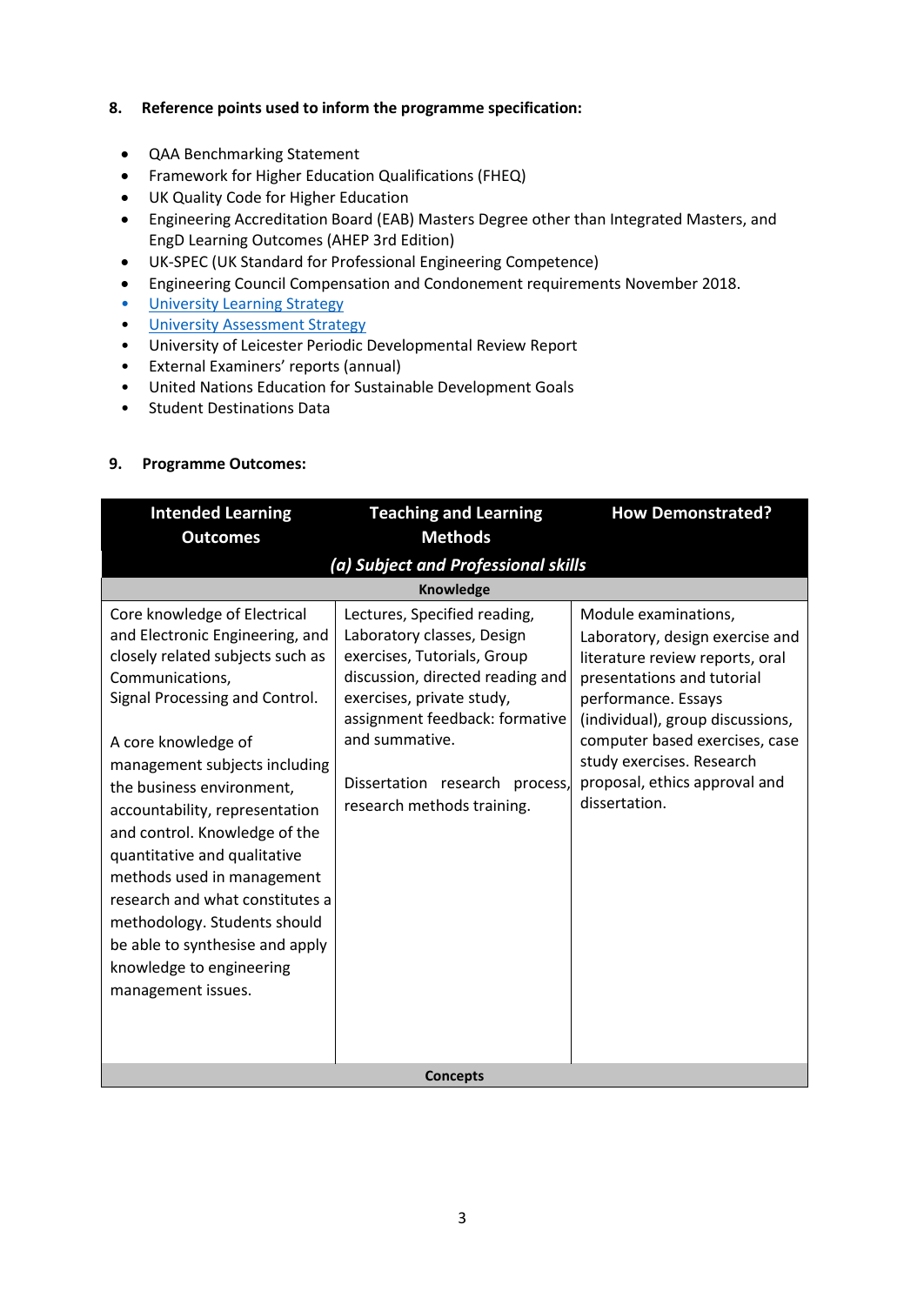| Design of a wide-range of<br>modern Electrical and<br><b>Electronic Engineering</b><br>systems.<br>Graduates should be able to<br>explain the core concepts of<br>management as they relate to<br>engineering activities.                                          | Lectures, Practical classes,<br>Tutorials, Group<br>discussion, Directed<br>reading, assignment<br>feedback, private-study.<br>Dissertation supervision<br>process, independent research.                                                                                                           | Module examinations,<br>Laboratory, design exercise<br>and literature review reports,<br>oral presentations, tutorial.<br>Essays (individual), group<br>discussions, case study<br>exercises, research proposal<br>and dissertation. |
|--------------------------------------------------------------------------------------------------------------------------------------------------------------------------------------------------------------------------------------------------------------------|-----------------------------------------------------------------------------------------------------------------------------------------------------------------------------------------------------------------------------------------------------------------------------------------------------|--------------------------------------------------------------------------------------------------------------------------------------------------------------------------------------------------------------------------------------|
|                                                                                                                                                                                                                                                                    | <b>Techniques</b>                                                                                                                                                                                                                                                                                   |                                                                                                                                                                                                                                      |
| Practical demonstration of<br>experimental methods.<br>Competent use of a variety of<br>engineering design tools,<br>conventions of academic<br>writing and qualitative and<br>quantitative evaluation to<br>solve management problems<br>relevant to engineering. | Laboratory classes, Individual<br>independent project and<br>research, module design<br>exercise supervision, Practical<br>demonstrations, Lectures. Self-<br>directed private-study.<br>Assignment feedback, formative<br>and summative. Dissertation<br>research process and methods<br>training. | Laboratory and design exercise<br>reports, module design exercise<br>assessment, essays (individual),<br>group discussions, case study<br>exercises, and the dissertation.<br>Module examinations.                                   |
|                                                                                                                                                                                                                                                                    | <b>Critical analysis</b>                                                                                                                                                                                                                                                                            |                                                                                                                                                                                                                                      |
| Critical appraisal of results and<br>literature, the discipline of<br>management and its<br>application in engineering,<br>including in different cultural,<br>environmental and<br>organisational contexts.                                                       | Laboratory, design exercise and<br>project supervision                                                                                                                                                                                                                                              | Laboratory, module design<br>exercise and literature review<br>reports. Essays (individual), group<br>discussion, case study exercises.<br>Project progress and dissertation.                                                        |
|                                                                                                                                                                                                                                                                    | <b>Presentation</b>                                                                                                                                                                                                                                                                                 |                                                                                                                                                                                                                                      |
| Presentation of scientific<br>results, management analysis<br>and conclusions in an<br>organized and appropriate<br>medium to a professional<br>standard with clarity, fluency<br>and coherency. Participation in<br>scientific discussion.                        | Tutorials, Module seminars,<br>Laboratory classes, module<br>design exercise supervision,<br>Project supervision. group<br>discussion, directed reading<br>and exercises. Dissertation.                                                                                                             | Module presentations,<br>Laboratory, module design<br>exercise and dissertation. Essays,<br>examinations and case study<br>exercises.                                                                                                |
|                                                                                                                                                                                                                                                                    | <b>Appraisal of evidence</b>                                                                                                                                                                                                                                                                        |                                                                                                                                                                                                                                      |
| Experimental methods, Project<br>design. Ability to locate,<br>organise and assess data,<br>analyse complex ideas and<br>understand and criticise<br>different arguments with<br>independent inquiry at an<br>advanced level.                                      | Lectures, Laboratory classes,<br>Project supervision.<br>Independent research, group<br>discussion, directed reading<br>and exercises.                                                                                                                                                              | Written examinations,<br>laboratory and design exercise<br>reports, dissertation, individual<br>essays.                                                                                                                              |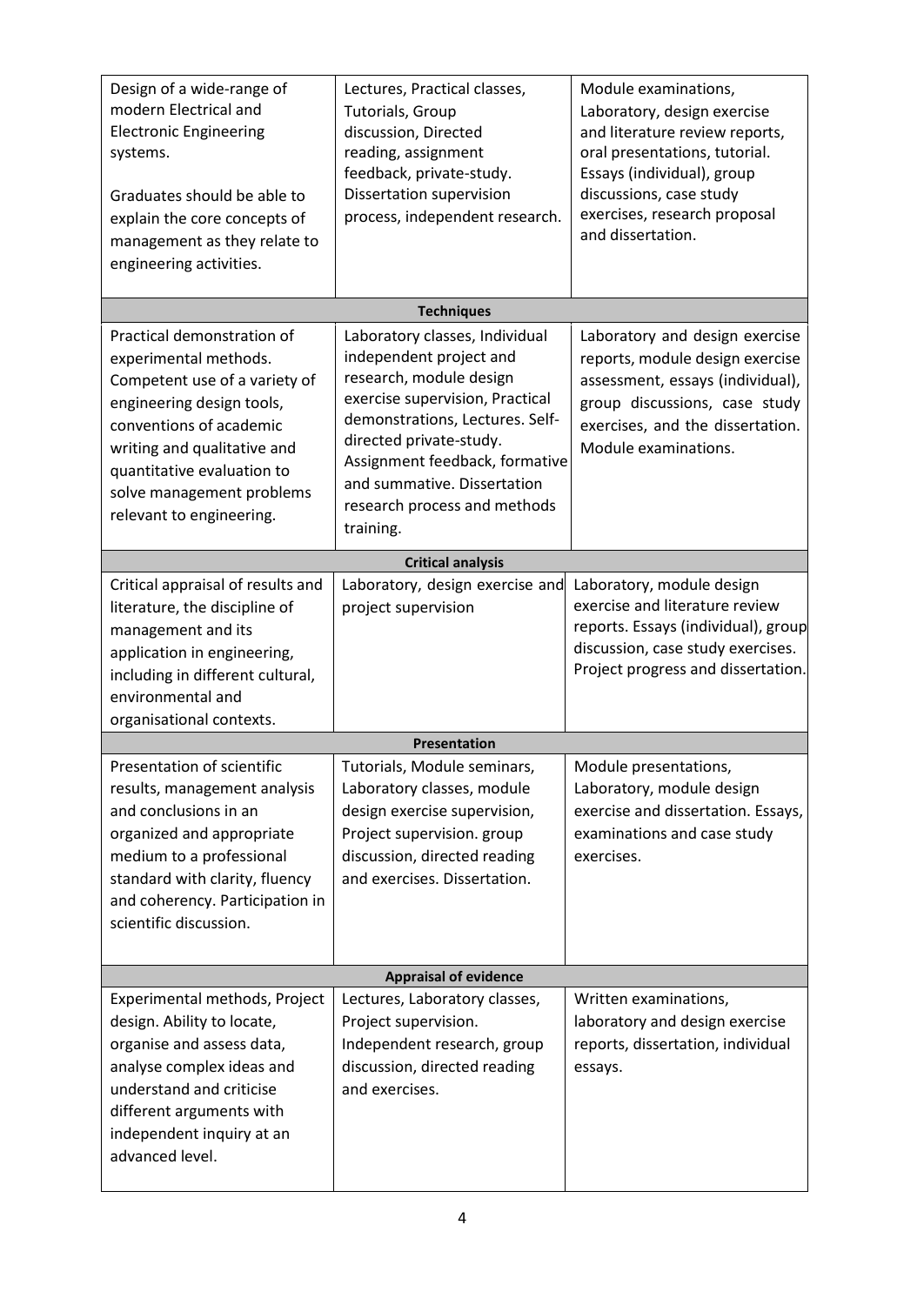| <b>Industrial application</b>                                                                                         |                                                      |                                               |  |  |
|-----------------------------------------------------------------------------------------------------------------------|------------------------------------------------------|-----------------------------------------------|--|--|
| With industry students only:                                                                                          |                                                      |                                               |  |  |
| Practical experience of the<br>application of knowledge,<br>concepts and techniques of<br>engineering and management. | Industry placement.                                  | Industry placement and report.                |  |  |
| <b>Intended Learning Outcomes</b>                                                                                     | <b>Teaching and Learning</b>                         | <b>How Demonstrated?</b>                      |  |  |
|                                                                                                                       | <b>Methods</b>                                       |                                               |  |  |
|                                                                                                                       | (b) Transferable skills                              |                                               |  |  |
|                                                                                                                       | <b>Research skills</b>                               |                                               |  |  |
| Literature review,                                                                                                    | Tutorials, lectures, Laboratory                      | Module design exercise reports                |  |  |
| Experimental design,                                                                                                  | classes, module design exercise                      | and oral presentations, Course                |  |  |
| Laboratory skills, Data analysis.                                                                                     | work. Research methodology                           | work, dissertation.                           |  |  |
| Demonstration of intellectual                                                                                         | module, dissertation                                 |                                               |  |  |
| independence through                                                                                                  | supervision meetings.                                |                                               |  |  |
| identifying and delivering a                                                                                          |                                                      |                                               |  |  |
| credible and substantial                                                                                              |                                                      |                                               |  |  |
| research project at an                                                                                                |                                                      |                                               |  |  |
| advanced level.                                                                                                       |                                                      |                                               |  |  |
|                                                                                                                       | <b>Communication skills</b>                          |                                               |  |  |
| Report writing, Scientific                                                                                            | Dissertation supervision                             | Laboratory, design and group                  |  |  |
| Communication. Ability to work                                                                                        | meetings, laboratory and                             | exercise reports. Research                    |  |  |
| collaboratively and                                                                                                   | design exercise classes,                             | proposal and dissertation.                    |  |  |
| responsibility in teams.                                                                                              | Tutorials/dissertation<br>supervision process.       |                                               |  |  |
|                                                                                                                       | Data presentation                                    |                                               |  |  |
| IT, Analytical and graphical                                                                                          | Dissertation supervision                             | Seminars, Course work/case-                   |  |  |
| methods, CAD drawings,                                                                                                | meetings, course work                                | study reports, Research proposal              |  |  |
| Statistics. Ability to locate,                                                                                        | (laboratories, module design                         | and dissertation,                             |  |  |
| organise and marshal evidence                                                                                         | exercises, case studies and self-                    | Module examinations                           |  |  |
| and select and apply                                                                                                  | directed private study)                              |                                               |  |  |
| appropriate software packages                                                                                         |                                                      |                                               |  |  |
| for quantitative analysis.                                                                                            |                                                      |                                               |  |  |
|                                                                                                                       |                                                      |                                               |  |  |
|                                                                                                                       |                                                      |                                               |  |  |
|                                                                                                                       | <b>Working relationships</b>                         |                                               |  |  |
| Project management,                                                                                                   | Dissertation supervision                             | Formative assessment based on                 |  |  |
| Organization skills, Time                                                                                             | meetings (incl. the                                  | informal qualitative feedback                 |  |  |
| management, Collaborative and                                                                                         | establishment of a working                           | on content and performance                    |  |  |
| responsible working in teams.                                                                                         | relationship with supervisor),                       | from teacher and peers.                       |  |  |
|                                                                                                                       | Group working in modules<br>(laboratories and design | Module design exercise<br>assessment, Seminar |  |  |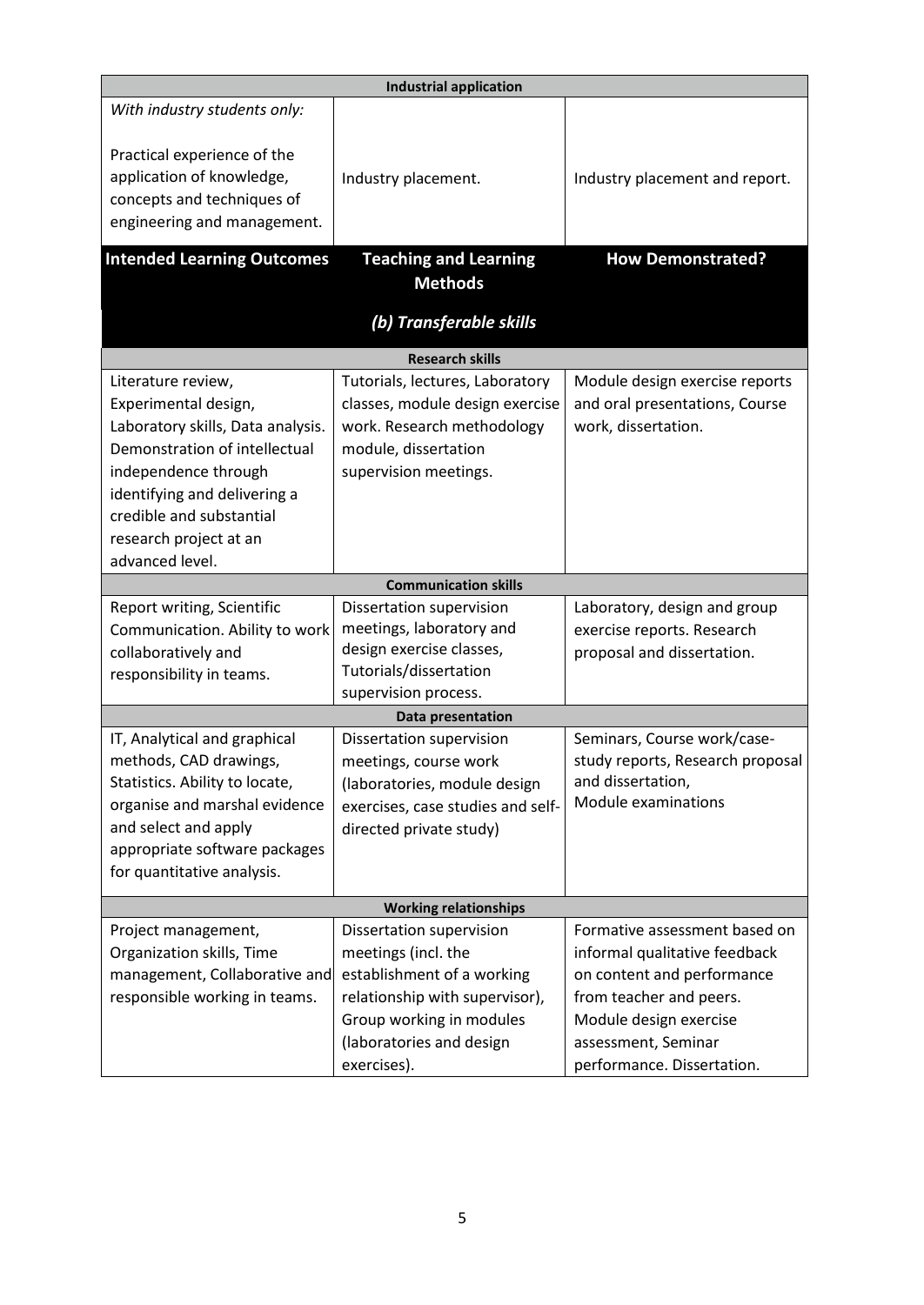|                               |                                   | <b>Managing learning</b>                                    |                                    |  |
|-------------------------------|-----------------------------------|-------------------------------------------------------------|------------------------------------|--|
|                               | Study skills, Information         | Tutorials and seminars, Library                             | Course work, module design         |  |
|                               | management, Developing            | and IT skills sessions,                                     | exercise assessment, Research      |  |
| specialization and interests, |                                   | dissertation supervision                                    | proposal and dissertation.         |  |
|                               | Project management. Ability to    | meetings and process.                                       |                                    |  |
|                               | reflect upon behaviour and        |                                                             |                                    |  |
|                               | skills with a view to personal    |                                                             |                                    |  |
|                               | and professional development.     |                                                             |                                    |  |
|                               | Identifying and delivering a      |                                                             |                                    |  |
|                               | credible and substantial          |                                                             |                                    |  |
|                               | research project at an advanced   |                                                             |                                    |  |
|                               | level.                            |                                                             |                                    |  |
|                               |                                   | <b>Career management</b>                                    |                                    |  |
|                               | Ability to reflect on motivation, | Tutorials, independent self-                                | Discussion within                  |  |
|                               | strengths, interests and skills   | directed research into career                               | forums/tutorials,                  |  |
|                               |                                   | opportunities using CDS.                                    | Development Plan.                  |  |
|                               | with a view to personal and       | Dissertation research.                                      |                                    |  |
|                               | professional development.         |                                                             | Dissertation.                      |  |
|                               | Research an area which may be     |                                                             |                                    |  |
|                               | relevant to the student's career  |                                                             |                                    |  |
|                               | preferences.                      |                                                             |                                    |  |
|                               | With industry students only:      |                                                             |                                    |  |
|                               |                                   |                                                             |                                    |  |
|                               | 1. Select appropriate resources   | Placement preparation 1 & 2:                                |                                    |  |
|                               | for researching/securing          |                                                             | Formative module feedback          |  |
|                               | placement opportunities           | Students are provided with                                  | through session tasks and          |  |
|                               | 2. Explain the process for        | dedicated and timetabled                                    | exercises                          |  |
|                               | applying for and securing a       | sessions to prepare to search                               |                                    |  |
|                               | relevant placement                | and secure an industrial                                    |                                    |  |
|                               | 3. Construct effective            | placement.                                                  |                                    |  |
|                               | applications for placement        |                                                             |                                    |  |
|                               | opportunities                     | Problem solving classes,                                    |                                    |  |
|                               | 4. Recognise suitable plans for   | Masterclasses, Career                                       |                                    |  |
|                               | transitioning into a              | development programmes,                                     |                                    |  |
|                               | placement                         | Independent research.                                       |                                    |  |
|                               | 5. Apply the theoretical and      |                                                             |                                    |  |
|                               | practical aspects of the          | On placement:                                               | Completion of Monthly Reflective   |  |
|                               | material studied at the           |                                                             | Journals to record skills          |  |
|                               | University and demonstrate        | Students undertake a minimum                                | development, major                 |  |
|                               | skills necessary for your role    | the personal and professional of 3 months experience in the | achievements, key areas of work,   |  |
|                               | within the organisation.          | workplace.                                                  | learning points and challenges     |  |
|                               | 6. Compose a Professional         |                                                             | overcome.                          |  |
|                               | Development Plan                  | Project supervision, independent                            | Assessed by a Placement Portfolio, |  |
|                               | considering your strengths,       | research                                                    | comprising of a Reflective         |  |
|                               | development areas and             |                                                             | Summary, Professional              |  |
|                               | motivations for your next         |                                                             | Development Plan, and Updated      |  |
|                               | step                              |                                                             | CV (excluded from word count) to   |  |
|                               | 7. Modify your CV to include      |                                                             | formally assess on a pass or fail  |  |
|                               | the skills and experience you     |                                                             | basis.                             |  |
|                               | have gained through your          |                                                             |                                    |  |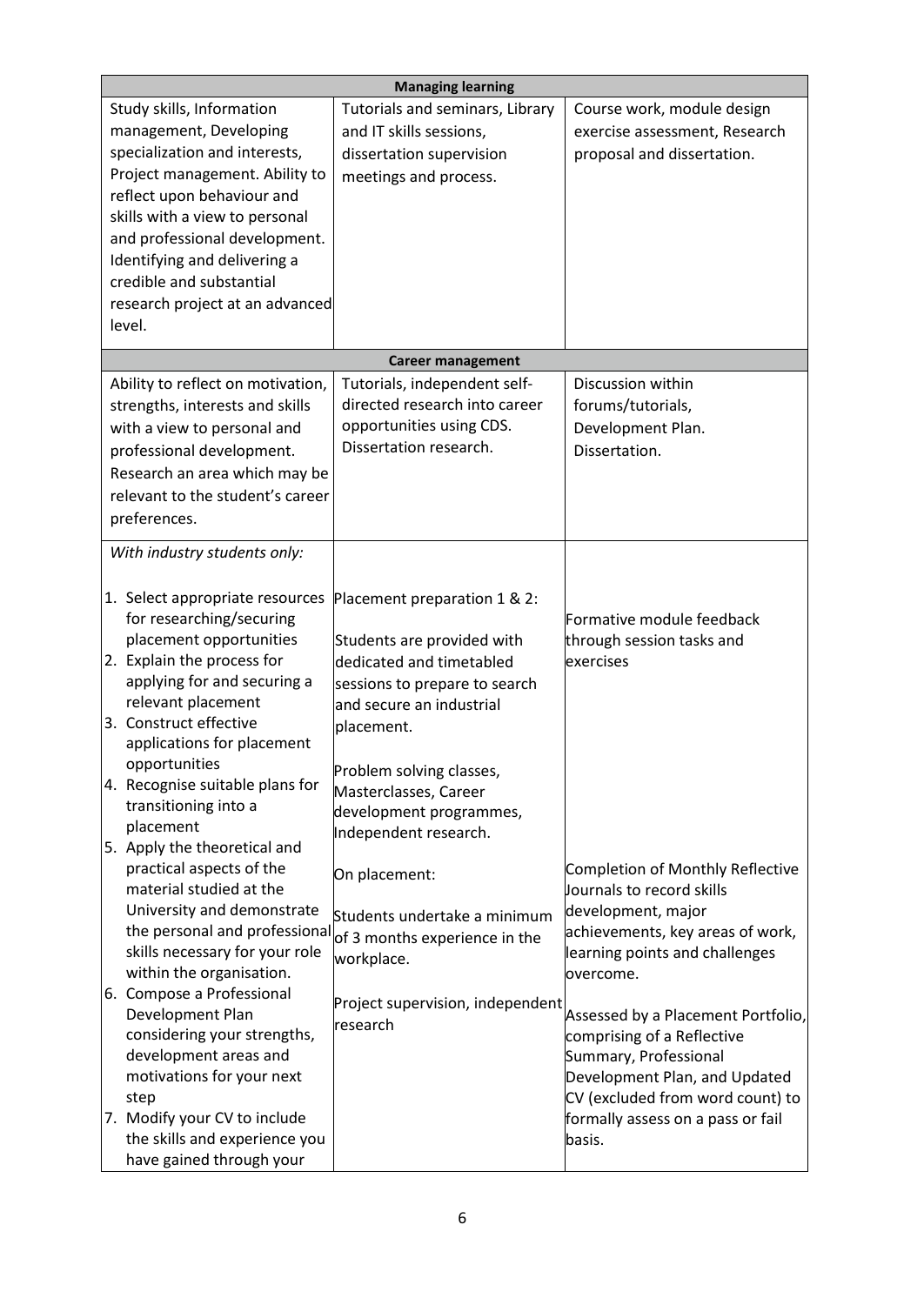| significant experience gained | Formative feedback during a       |
|-------------------------------|-----------------------------------|
| in the past 12 months.        | Placement Visit (in person or via |
|                               | Skype) from Placement Provider    |
|                               | and Placement Tutor regarding     |
|                               | reflection on skills development, |
|                               | areas of strength and weakness    |
|                               | and contribution to the           |
|                               | workplace.                        |
|                               |                                   |

# **10. Special features:**

Accreditation for the course is being sought from IET and InstMC, if successful this would be subject to 5 yearly re-accreditation.

i. After completing the eight taught modules and exams in the first year of the course, students will carry out between 3 and 12 months employment in an industrial placement. Students will be encouraged to undertake the maximum period of employment possible, to gain the full benefit of experience in industry.

ii. On the return from an industrial placement, the Placement Student will carry out an in-house project in the School or Department, as per the normal non-Industry MSc The project will be supervised and assessed within the Department. The project title will be decided, in conjunction with the Placement Student, while they are on placement.

iii. During the industrial placement, appropriate support will be provided by the School or Department as defined in the Code of Practice.

iv. Placement Students will be expected to complete a Monthly Reflective Journal to record their training. This will support the Placement Student to complete the Placement Portfolio which is assessed on a pass/fail basis, and will have no credit weighting in the MSc.

v. Placement Students who do not pass the assessment or meet the minimum duration of an industrial placement will receive the standard MSc degree.

# **11. Indications of programme quality:**

The programme is subject to all normal departmental, college and institutional academic quality assurance processes.

It is the student's responsibility to secure an industrial placement. Students are invited to attended Placement Preparation modules, additional support workshops and 1-2-1 appointments with the Career Development Service. Employer led activities provide a platform for students to engage with organisations who are recruiting students for year in industry roles.

The 'with Industry' MSc relies on the Placement Provider to provide work suitable for an MSc student. To ensure the role is relevant, the School or Department assesses the industrial placement through the University's Placement Approval Process. The Placement Provider will be asked to provider:

- An indication of the area of the organisation where the Placement Student will work.
- An indication of the area of expertise that the Placement Student should have or will gain.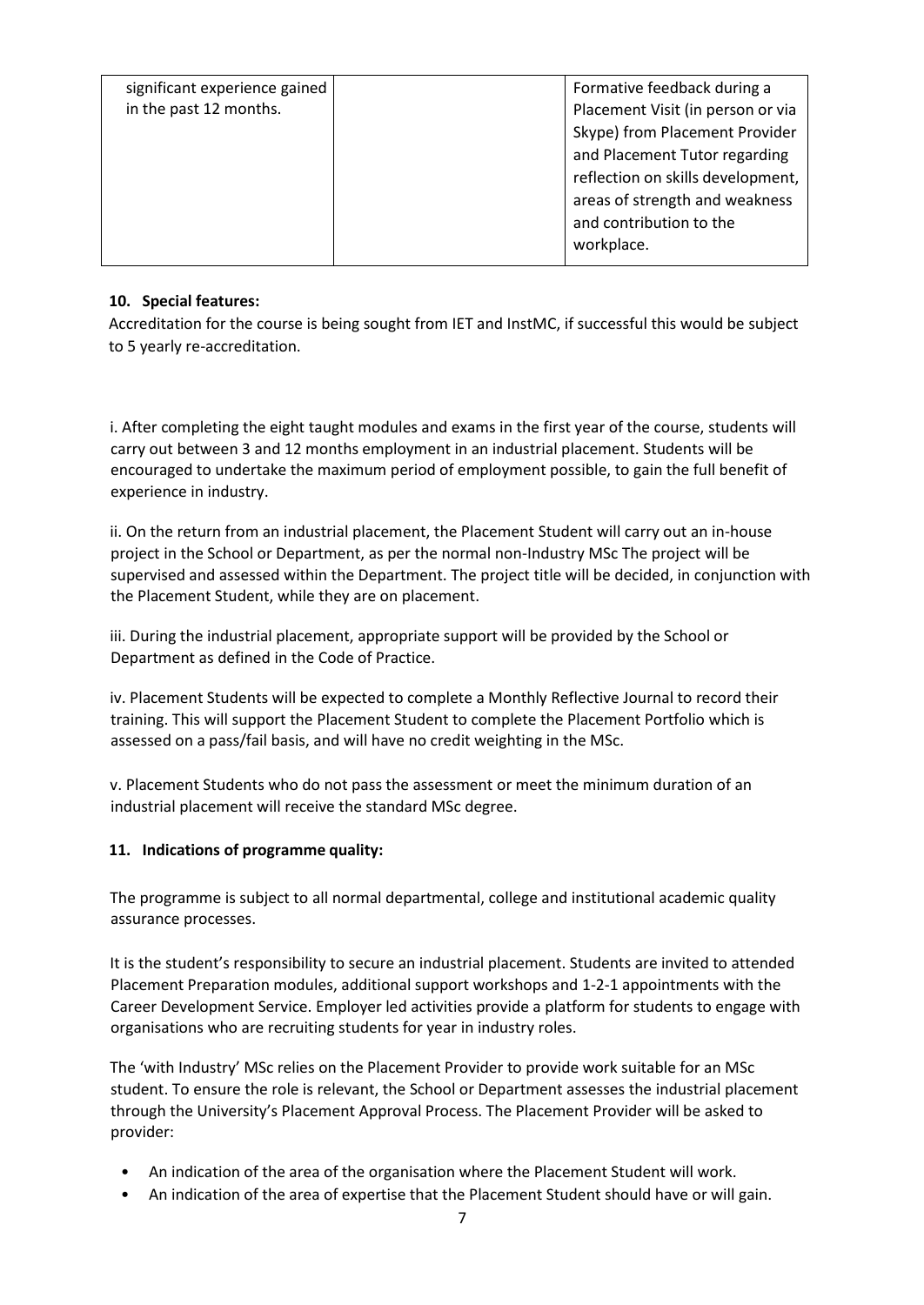- Whether the work is suitable only for a UK national, for and EU national or for an overseas student.
- The resources available to the Placement Student. For example, design software, textbooks, laboratory equipment, product specimens, access to facilities in the organisation.
- Identification of a suitable industrial mentor (i.e. a graduate with knowledge of the area and at least a couple of years of experience in the field).

When a Placement Student starts an industrial placement, they will be required to complete health and safety documents and confirm they have completed a formal induction process no later than the 2nd week of placement.

Placement Students will be provided with a Study Guide for their industrial placement and support them to complete the assessment. The School or Department will undertake a placement start check, regular communications, visits to the workplace (physical and/or virtual) and evaluation. Communication and contact between the Placement Student, Placement Provider and University provides support should issues arise.

# **12. Scheme of Assessment**

As defined i[n Senate Regulation 6:](http://www.le.ac.uk/senate-regulation6) Regulations governing taught postgraduate programmes of study. The following additional award requirements for this programme have been approved:

- This programme follows the Scheme of Assessment for Master degree programmes with a structure of 120 credits of taught modules and a project of 60 credits, with the variation (required by the Engineering Council for accreditation purposes) that a maximum of 15 credits may be failed at grade D (40-49%) and no credits failed at grade F (0-39%). Students who fail to meet this criterion will be considered for an interim award based on the taught component of the programme.
- A student who successfully completes an industry placement but does not meet the award requirements for an MSc may be considered for the exit award of PGDip with management and industry.
- Special conditions apply for the PGCert exit route to ensure engineering / management learning outcomes achieved are appropriate to the title of the award. The title of award offered, a function of the number of modules passed in each discipline and therefore the balance of ILOs achieved, is detailed in the Table below:

| AWARD MATRIX<br><b>FOR TAUGHT</b>                                               |                | NUMBER OF 15-CREDIT MN7xxx MODULES PASSED |                                 |                                                                             |                                                                                    |
|---------------------------------------------------------------------------------|----------------|-------------------------------------------|---------------------------------|-----------------------------------------------------------------------------|------------------------------------------------------------------------------------|
| <b>MODULES</b><br>(NUMBER IN<br><b>BRACKETS IS</b><br><b>CREDITS</b><br>PASSED) |                | $\Omega$                                  | $\mathbf 1$                     | $\overline{2}$                                                              | 3                                                                                  |
|                                                                                 | 0              | <b>FAIL (0)</b>                           | <b>FAIL (15)</b>                | <b>FAIL (30)</b>                                                            | <b>PGCert IN</b><br><b>MANAGEMENT</b><br>(45)                                      |
|                                                                                 | $\mathbf{1}$   | <b>FAIL (15)</b>                          | <b>FAIL (30)</b>                | <b>PGCert IN</b><br><b>ENGINEERING</b><br><b>WITH</b><br>MANAGEMENT<br>(45) | <b>PGCert IN</b><br><b>ENGINEERING</b><br><b>WITH</b><br><b>MANAGEMENT</b><br>(60) |
|                                                                                 | $\overline{2}$ |                                           | PGCert in<br><b>ENGINEERING</b> | <b>PGCert IN</b><br><b>ENGINEERING</b>                                      | <b>PGCert IN</b><br><b>ENGINEERING</b>                                             |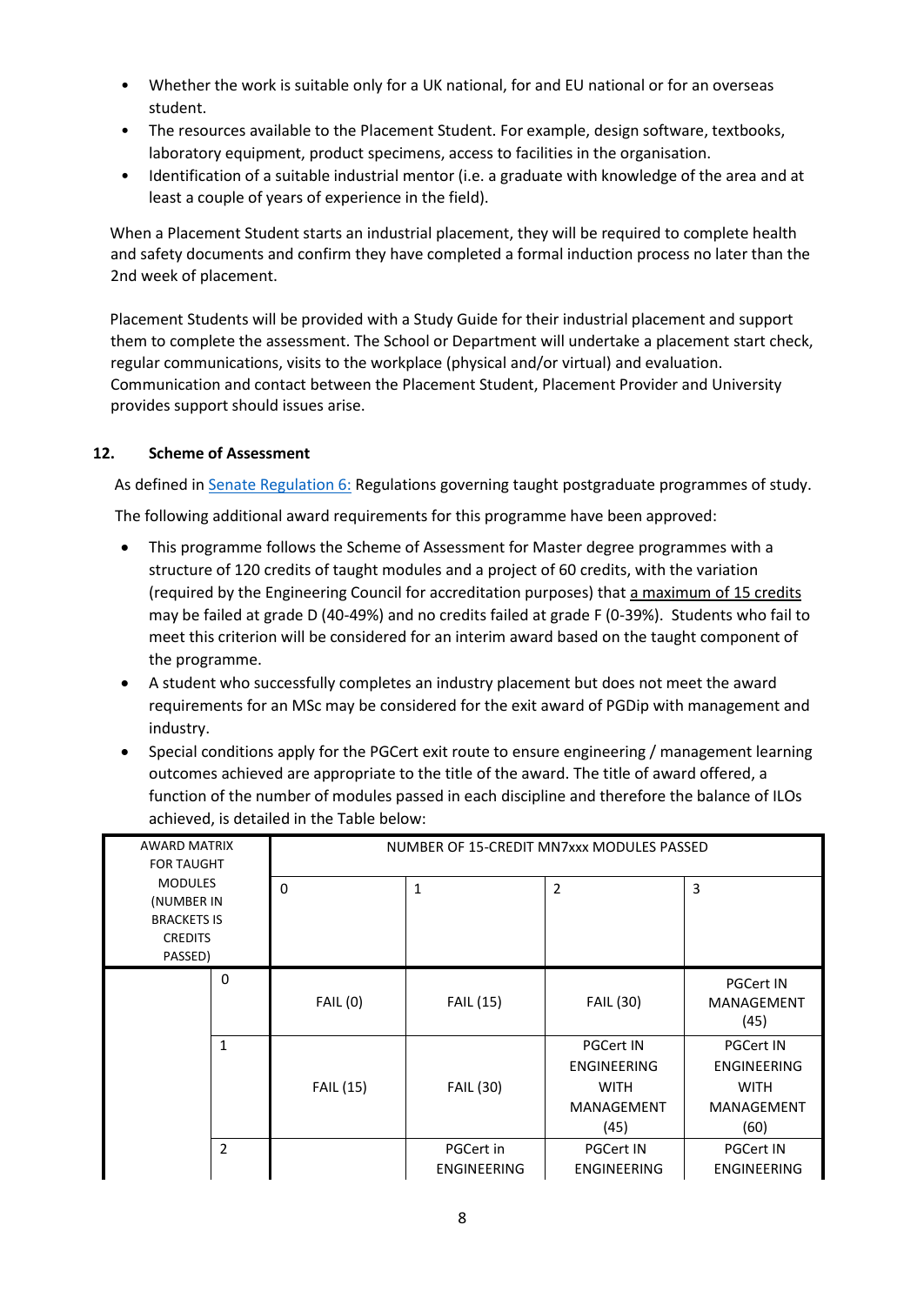| <b>NUMBER</b><br>OF 15- CREDIT  |   | <b>FAIL (30)</b>                                    | <b>WITH</b><br>MANAGEMENT                                                     | <b>WITH</b><br><b>MANAGEMENT</b>                                                     | <b>WITH</b><br><b>MANAGEMENT</b>                                                        |
|---------------------------------|---|-----------------------------------------------------|-------------------------------------------------------------------------------|--------------------------------------------------------------------------------------|-----------------------------------------------------------------------------------------|
| EG7xxx                          |   |                                                     | (45)                                                                          | (60)                                                                                 | (75)                                                                                    |
| <b>MODULES</b><br><b>PASSED</b> | 3 | PGCert in<br>ADVANCED<br><b>ENGINEERING</b><br>(45) | PGCert in<br><b>ADVANCED</b><br><b>ENGINEERING WITH</b><br>MANAGEMENT<br>(60) | <b>PGCert IN</b><br><b>ADVANCED</b><br><b>ENGINEERING WITH</b><br>MANAGEMENT<br>(75) | PGDip IN<br>(respective<br>discipline)<br><b>ENGINEERING WITH</b><br>MANAGEMENT<br>(90) |
|                                 | 4 |                                                     | PGCert in                                                                     | PGDip IN                                                                             | MSc/PGDip IN                                                                            |
|                                 |   | PGCert in                                           | <b>ADVANCED</b>                                                               | (respective                                                                          | (respective                                                                             |
|                                 |   | ADVANCED                                            | <b>ENGINEERING WITH</b>                                                       | discipline)                                                                          | discipline)                                                                             |
|                                 |   | <b>ENGINEERING</b>                                  | MANAGEMENT                                                                    | <b>ENGINEERING WITH</b>                                                              | <b>ENGINEERING WITH</b>                                                                 |
|                                 |   | (60)                                                | (75)                                                                          | <b>MANAGEMENT</b>                                                                    | MANAGEMENT                                                                              |
|                                 |   |                                                     |                                                                               | (90)                                                                                 | (105)                                                                                   |
|                                 | 5 |                                                     | PGDip IN                                                                      | MSc/PGDip IN                                                                         | MSc/PGDip IN                                                                            |
|                                 |   | PGCert in                                           | (respective                                                                   | (respective                                                                          | (respective                                                                             |
|                                 |   | ADVANCED                                            | discipline)                                                                   | discipline)                                                                          | discipline)                                                                             |
|                                 |   | <b>ENGINEERING</b>                                  | <b>ENGINEERING WITH</b>                                                       | <b>ENGINEERING WITH</b>                                                              | <b>ENGINEERING WITH</b>                                                                 |
|                                 |   | (75)                                                | MANAGEMENT                                                                    | <b>MANAGEMENT</b>                                                                    | MANAGEMENT                                                                              |
|                                 |   |                                                     | (90)                                                                          | (105)                                                                                | (120)                                                                                   |

#### **13. Progression points**

As defined i[n Senate Regulation 6:](http://www.le.ac.uk/senate-regulation6) Regulations governing taught postgraduate programmes of study. The following additional award requirements for this programme have been approved:

A Placement Student will revert back to the degree without Year in Industry if:

- 1. At the semester 1 exam board, they have less than one module at merit level and any failed modules at <50%. No progression rule is applied at the semester 2 exam board. In the case of failed modules with mitigating circumstances, the semester 1 board will use its discretion.
- 2. They fail to secure an industrial placement role.
- 3. They fail to pass the assessment related to the industrial placement.
- 4. The industrial placement ends early due to the behaviour of the Placement Student not being in accordance with the University's Regulations for Students, Student Responsibilities. The Placement Student will need to return to the University and carry out an in-house project in the School or Department, as per the normal non-Industry MSc. To prevent such an incident from happening, processes are in place to identify any possible issues or concerns early in the industrial placement role. This includes a start check, regular communications, visits to the workplace (physical and/or virtual) and evaluation. Communication and contact between the Placement Student, Placement Provider and University provides support should issues arise.
- 5. They discontinue their industrial placement and carry out an in-house project in the School or Department, as per the normal non-Industry MSc.

In the event that a Placement Student is moved to the standard campus-based MSc, the Placement Provider will be notified immediately. For overseas students, the UKBA will also be informed immediately. Placement Provider's will be made that any contract of employment shall be made subject to satisfactory completion of the taught part of the MSc.

Three months is the minimum time required for an industrial placement to be formally recognised. If the industrial placement is terminated earlier than 3 months as a result of event outside of the Placement Students control (for example redundancy, or company liquidation), the following process will be adopted: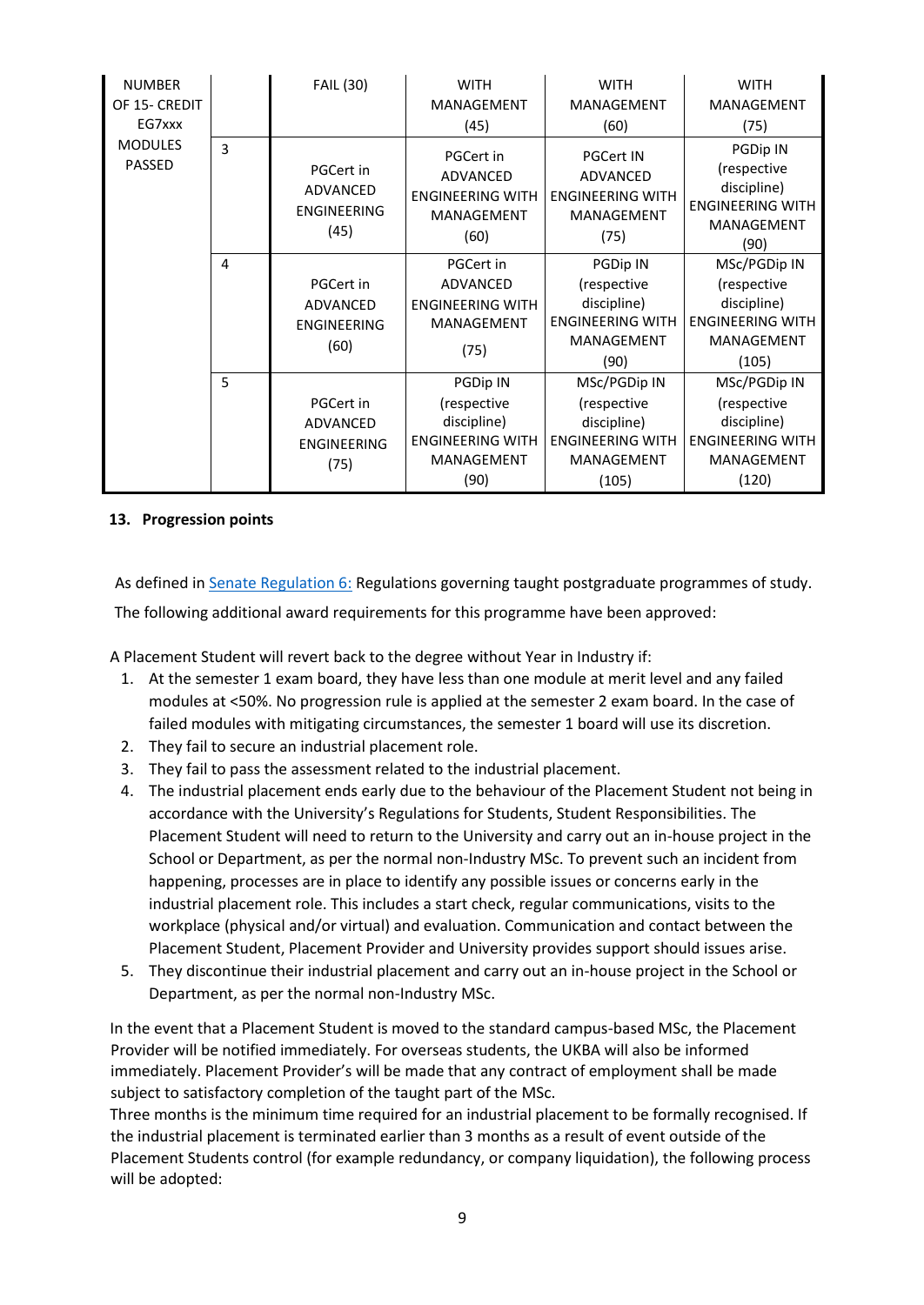- 1. If the Placement Student has completed less than 2 months, they will be supported to search for another placement to take them up to the required minimum of 3 months for the industrial placement to be formally recognised. If the Placement Student does not find a placement to meet this criteria they will be required to suspend and transferred onto the degree without industry.
- 2. If the Placement Student has completed 2 months, they will be supported to search for another placement to take them up to the 3 months required for the industrial placement to be formally recognised. If the Placement Student cannot source an additional placement to take them to 3 months, assessments related to the industrial placement will be set for the student to make it possible for the individual learning objectives for the industrial placement to be met. This will allow with industry to be recognised in the degree certificate.
- 3. The duration of time between the two Placement Providers to meet the minimum 3 months of an industrial placement must not exceed the period of time required to comply with visa requirements.
- 4. A Placement Student is permitted to undertake an industrial placement which runs across two academic years.

# **14. Rules relating to re-sits or re-submissions:**

As defined i[n Senate Regulation 6:](http://www.le.ac.uk/senate-regulation6) Regulations governing taught postgraduate programmes of study.

#### **15. Additional information** [e.g. timetable for admissions]

Admissions will only take place in October each year.

#### **16. External Examiner**

The details of the External Examiner(s) for this programme and the most recent External Examiners' reports can be found [here.](https://exampapers.le.ac.uk/xmlui/handle/123456789/214)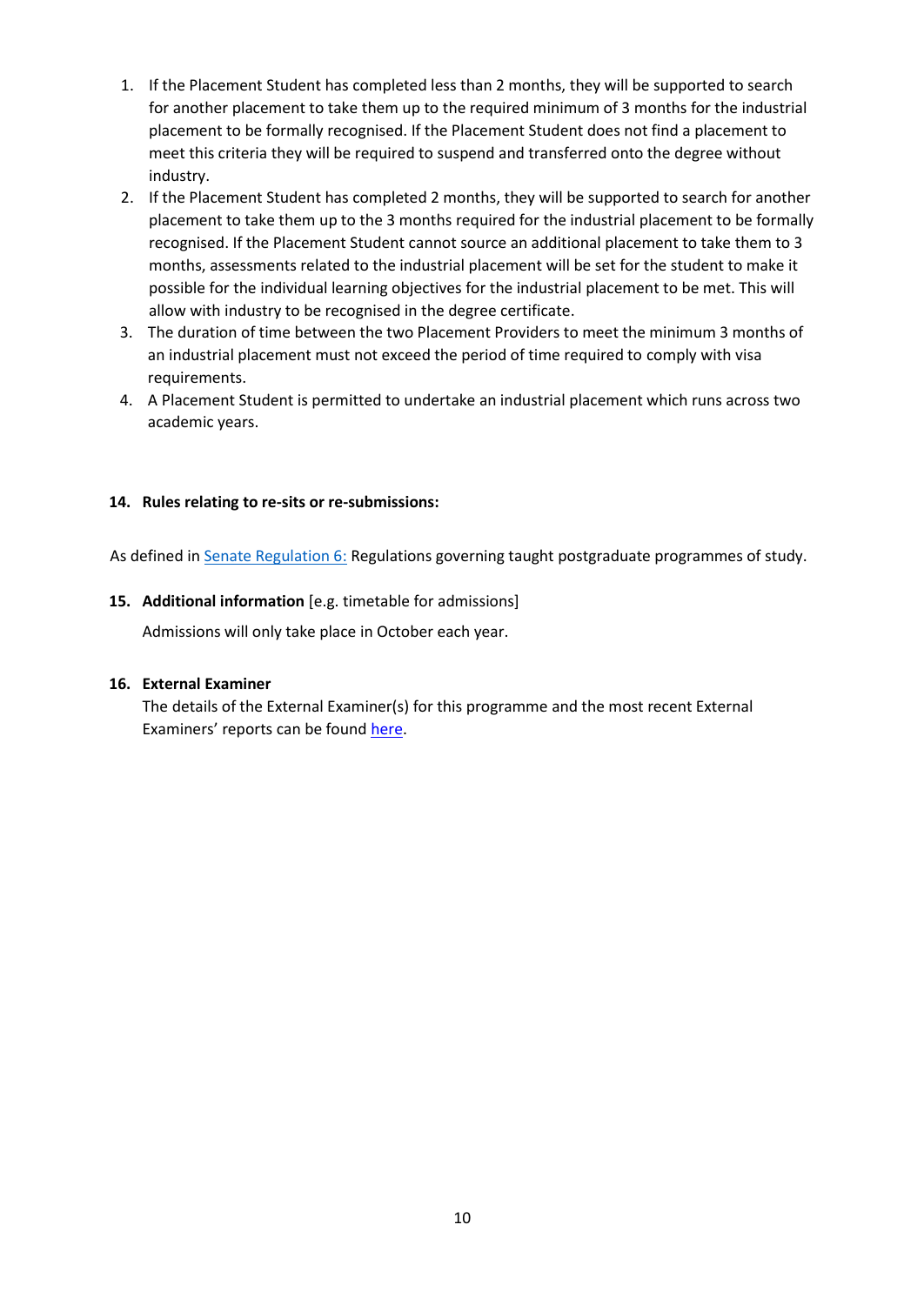#### **YEAR 1**

#### **Semester 1**

|  | Compulsory modules: |  |  |
|--|---------------------|--|--|
|--|---------------------|--|--|

| EG7010 Engineering Design Case Study             | 15 | Sem 1            |
|--------------------------------------------------|----|------------------|
| MN7403 Accounting and Finance for Managers       | 15 | Sem 1            |
| <b>MN7402 Business Economics</b>                 | 15 | Sem 1            |
| ADEG7221 Placement Preparation 1*                | 0  | Sem 1            |
| Select two modules from:                         |    |                  |
| EG7013 Modelling and Classification of Data      | 15 | Sem 1            |
| EG7014 High Reliability Embedded Systems         | 15 | Sem 1            |
| EG7015 Robust Control                            | 15 | Sem 1            |
| EG7021 Radio Systems                             | 15 | Sem 1            |
| <b>EG7034 Advanced Electrical Machines</b>       | 15 | Sem 1            |
| Semester 2                                       |    |                  |
| Compulsory modules:                              |    |                  |
| MN7406 International Business                    | 15 | Sem <sub>2</sub> |
| ADEG7222 Placement Preparation 2*                | 0  | Sem <sub>2</sub> |
| EG7302 Engineering Management Project*           | 60 | Sem 2/Summer     |
| Select two modules from:                         |    |                  |
| EG7016 Design of Discrete Systems                | 15 | Sem <sub>2</sub> |
| EG7017 Real-Time Signal Processing               | 15 | Sem <sub>2</sub> |
| <b>EG7022 Digital Communications</b>             | 15 | Sem <sub>2</sub> |
| EG7035 Advanced Electronically Controlled Drives | 15 | Sem <sub>2</sub> |
| <b>EG7040 Nonlinear Control</b>                  | 15 | Sem <sub>2</sub> |
| YEAR 2*                                          |    |                  |
| ADEG7223 On Placement*                           | 0  |                  |

\*The 'with Management & Industry' programme includes additional preparation modules and an industrial placement of 3-12 months, following the end of the first year May/June exam period, with students returning to UoL to complete the project/dissertation after their placement.

EG7302 Engineering Management Project\* 60